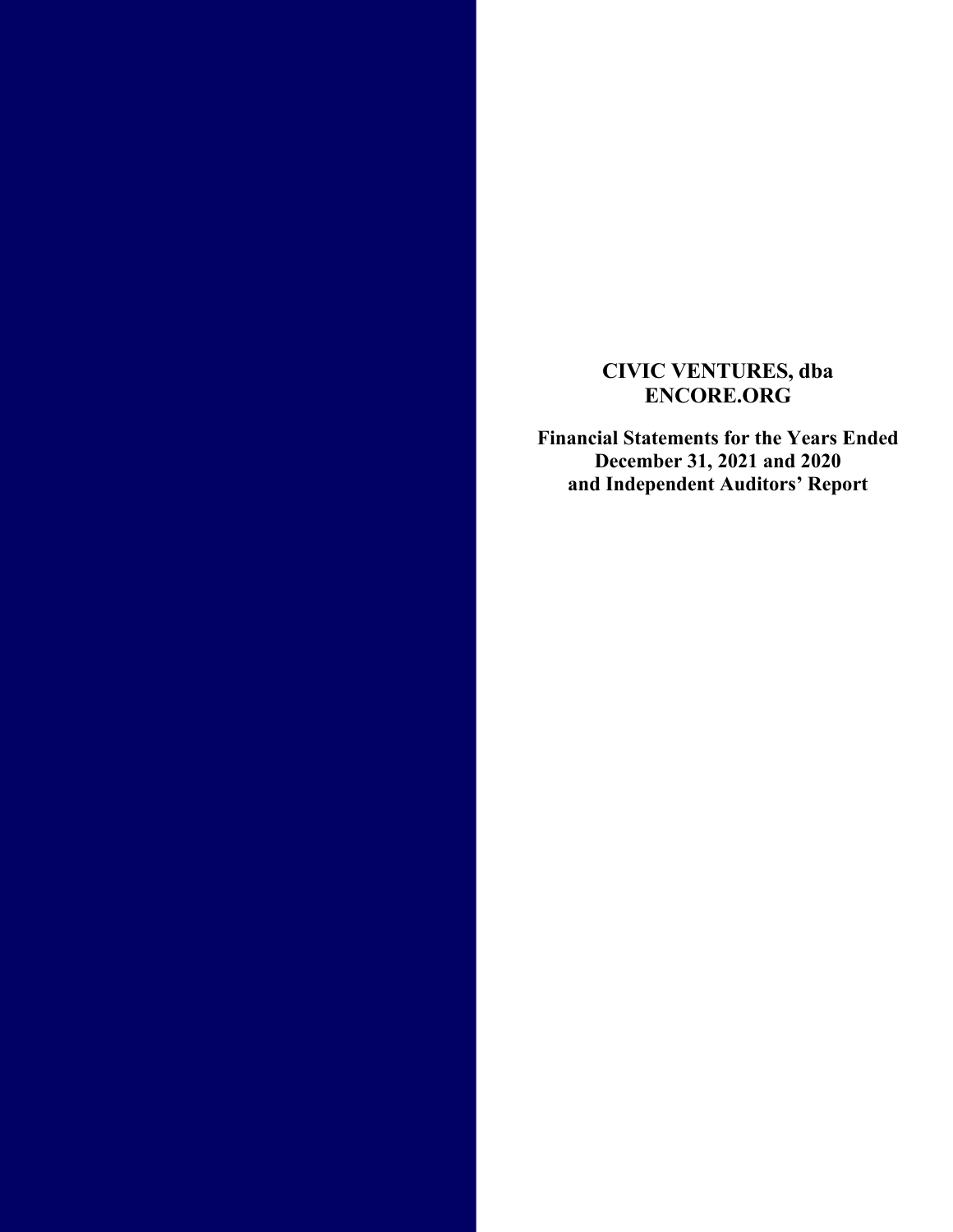## **TABLE OF CONTENTS**

|                                          | <b>PAGE</b> |
|------------------------------------------|-------------|
| <b>Independent Auditors' Report</b>      | $1 - 2$     |
| <b>Financial Statements</b>              |             |
| <b>Statements of Financial Position</b>  | 3           |
| <b>Statements of Activities</b>          | $4 - 5$     |
| <b>Statements of Functional Expenses</b> | $6 - 7$     |
| <b>Statements of Cash Flows</b>          | 8           |
| <b>Notes to Financial Statements</b>     | $9-14$      |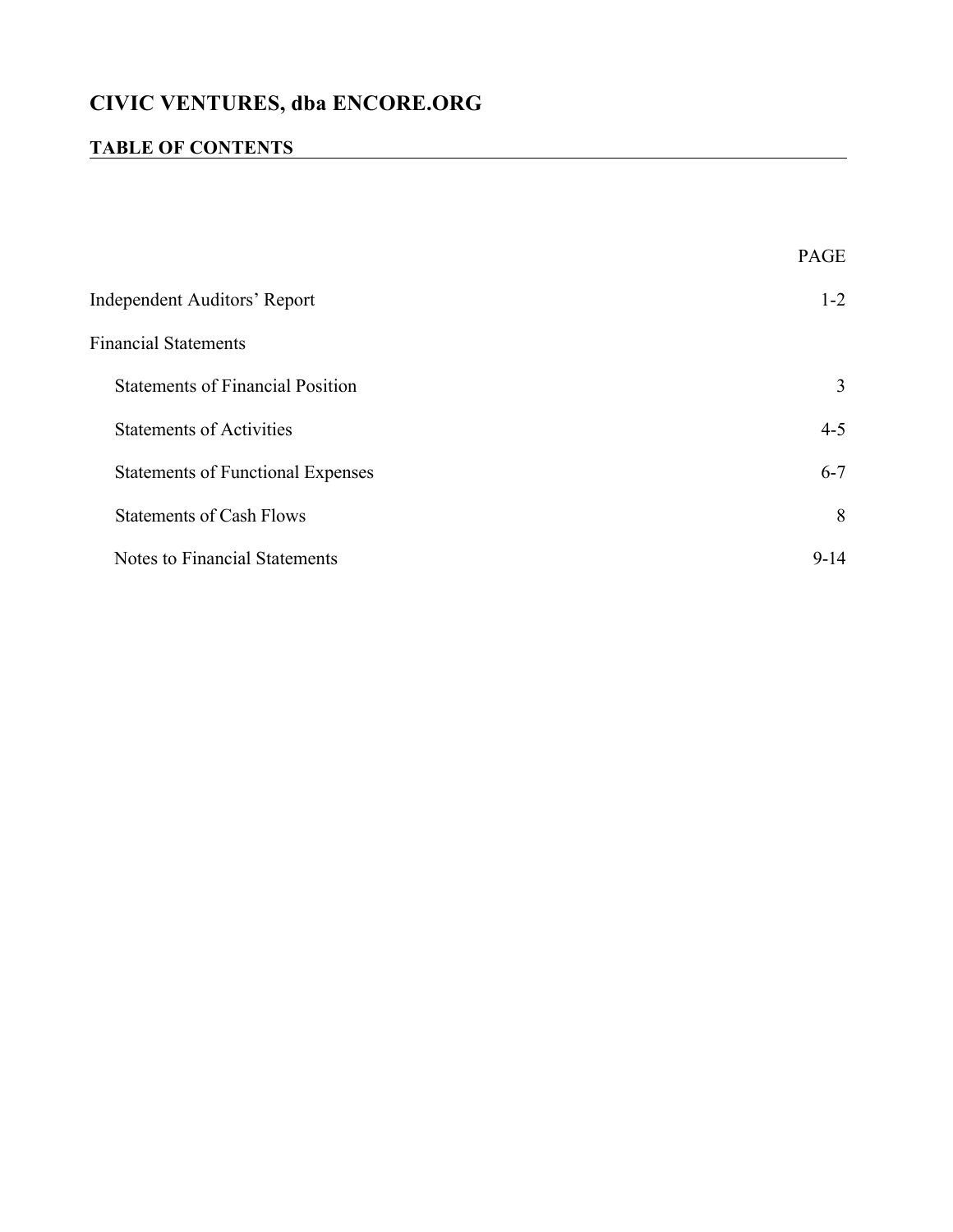

## **INDEPENDENT AUDITORS' REPORT**

To the Board of Directors of Civic Ventures, dba Encore.org San Francisco, California

### Opinion

We have audited the accompanying financial statements of Civic Ventures, dba Encore.org (a nonprofit organization) (the "Organization"), which comprise the statements of financial position as of December 31, 2021 and 2020, and the related statements of activities, functional expenses, and cash flows for the years then ended, and the related notes to the financial statements.

In our opinion, the financial statements referred to above present fairly, in all material respects, the financial position of the Organization as of December 31, 2021 and 2020, and the changes in its net assets and its cash flows for the years then ended in accordance with accounting principles generally accepted in the United States of America.

#### Basis for Opinion

We conducted our audits in accordance with auditing standards generally accepted in the United States of America. Our responsibilities under those standards are further described in the Auditors' Responsibilities for the Audit of the Financial Statements section of our report. We are required to be independent of the Organization and to meet our other ethical responsibilities in accordance with the relevant ethical requirements relating to our audits. We believe that the audit evidence we have obtained is sufficient and appropriate to provide a basis for our audit opinion.

#### Responsibilities of Management for the Financial Statements

Management is responsible for the preparation and fair presentation of the financial statements in accordance with accounting principles generally accepted in the United States of America, and for the design, implementation, and maintenance of internal control relevant to the preparation and fair presentation of financial statements that are free from material misstatement, whether due to fraud or error.

In preparing the financial statements, management is required to evaluate whether there are conditions or events, considered in the aggregate, that raise substantial doubt about the Organization's ability to continue as a going concern within one year after the date that the financial statements are available to be issued.

> 4725 First Street, Suite 226 Pleasanton, CA 94566 tel / fax 925-271-5519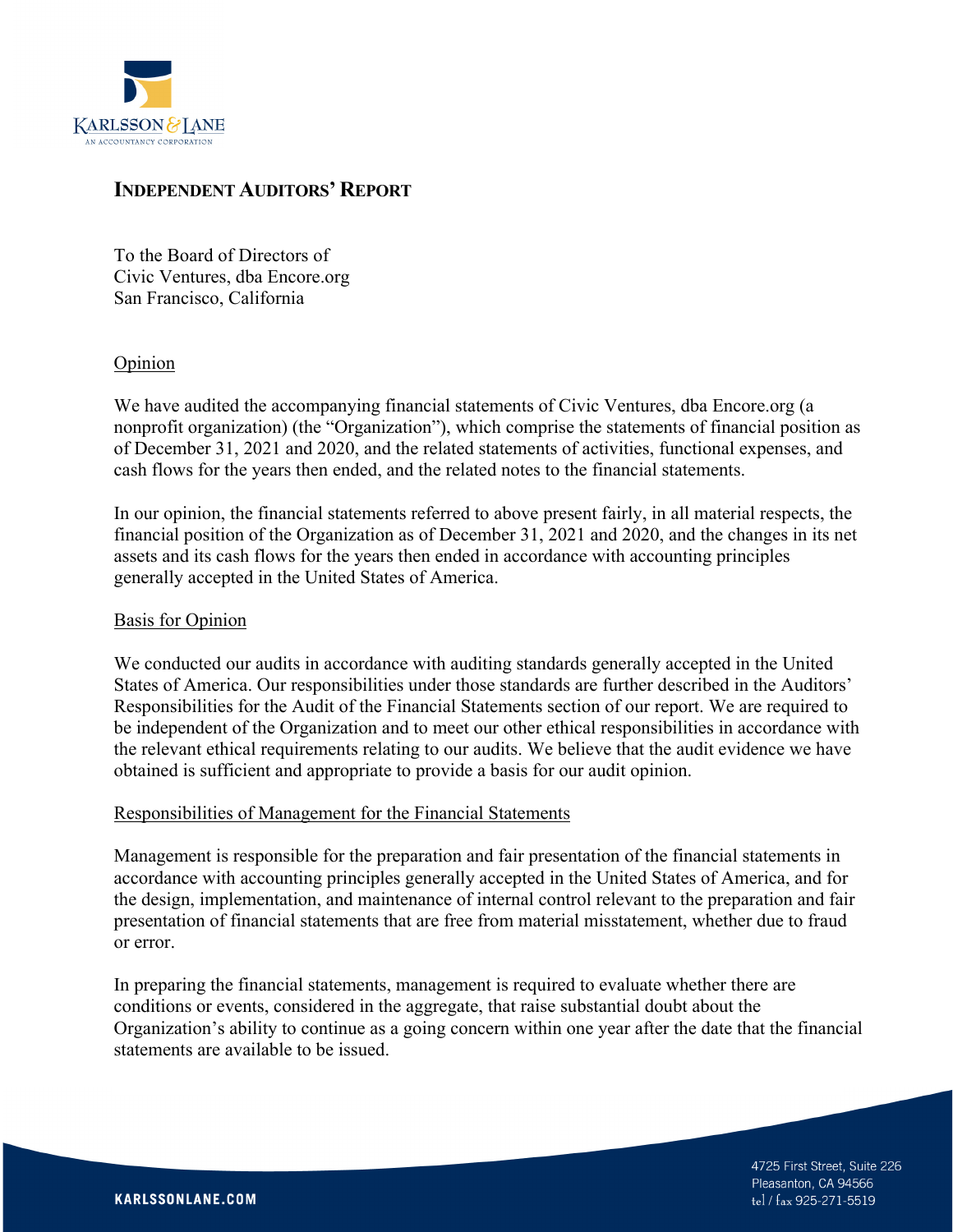## Auditors' Responsibilities for the Audit of the Financial Statements

Our objectives are to obtain reasonable assurance about whether the financial statements as a whole are free from material misstatement, whether due to fraud or error, and to issue an auditors' report that includes our opinion. Reasonable assurance is a high level of assurance but is not absolute assurance and therefore is not a guarantee that an audit conducted in accordance with generally accepted auditing standards will always detect a material misstatement when it exists. The risk of not detecting a material misstatement resulting from fraud is higher than for one resulting from error, as fraud may involve collusion, forgery, intentional omissions, misrepresentations, or the override of internal control. Misstatements are considered material if there is a substantial likelihood that, individually or in the aggregate, they would influence the judgment made by a reasonable user based on the financial statements.

In performing an audit in accordance with generally accepted auditing standards, we:

- Exercise professional judgment and maintain professional skepticism throughout the audit.
- Identify and assess the risks of material misstatement of the financial statements, whether due to fraud or error, and design and perform audit procedures responsive to those risks. Such procedures include examining, on a test basis, evidence regarding the amounts and disclosures in the financial statements.
- Obtain an understanding of internal control relevant to the audit in order to design audit procedures that are appropriate in the circumstances, but not for the purpose of expressing an opinion on the effectiveness of the Organization's internal control. Accordingly, no such opinion is expressed.
- Evaluate the appropriateness of accounting policies used and the reasonableness of significant accounting estimates made by management, as well as evaluate the overall presentation of the financial statements.
- Conclude whether, in our judgment, there are conditions or events, considered in the aggregate, that raise substantial doubt about the Organization's ability to continue as a going concern for a reasonable period of time.

We are required to communicate with those charged with governance regarding, among other matters, the planned scope and timing of the audit, significant audit findings, and certain internal control related matters that we identified during the audit.

Karlsson & Lane, a.c.

Pleasanton, California May 5, 2022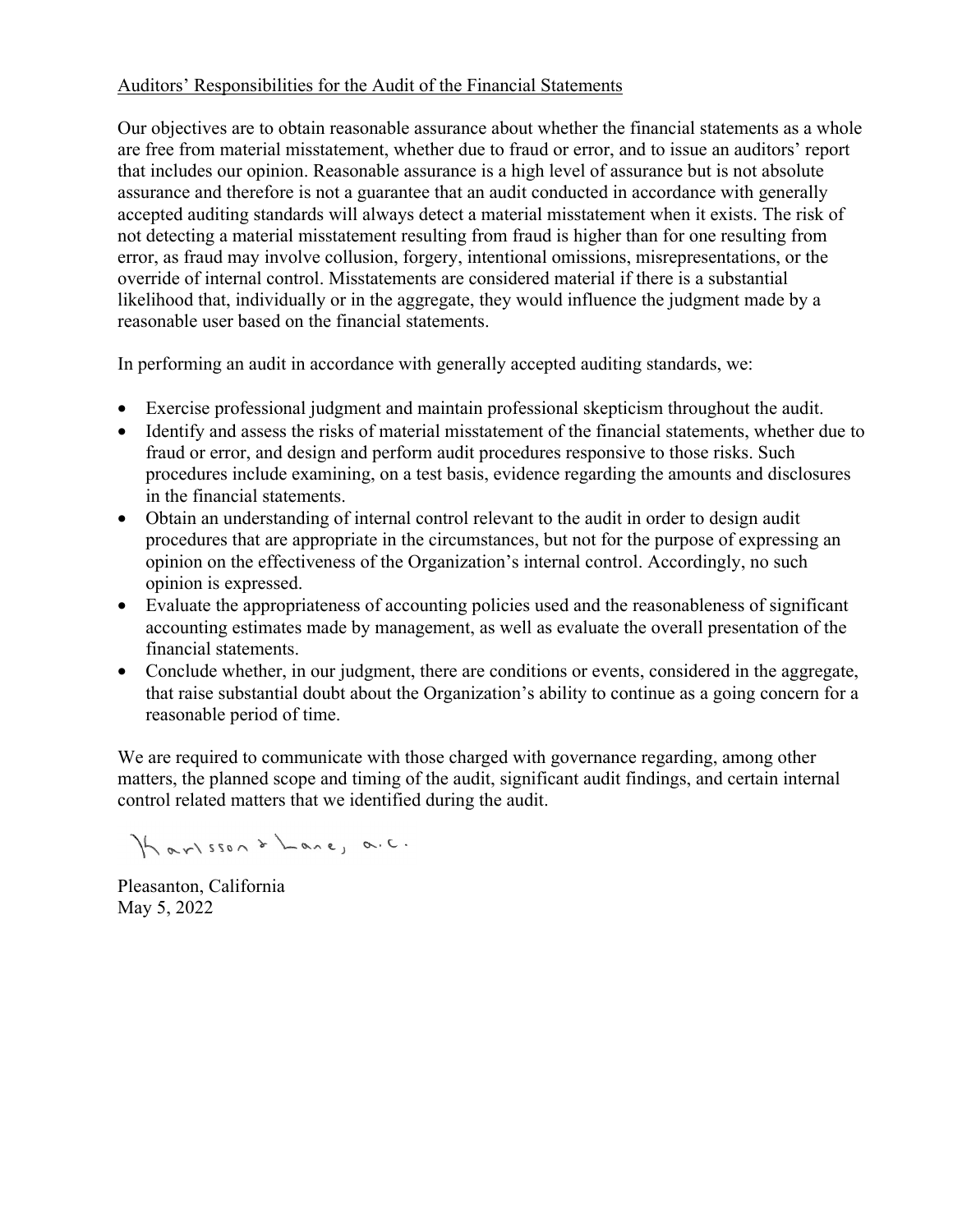### **STATEMENTS OF FINANCIAL POSITION DECEMBER 31, 2021 AND 2020**

| <b>ASSETS</b>                                                                                                                                     | 2021                                            | 2020                                            |
|---------------------------------------------------------------------------------------------------------------------------------------------------|-------------------------------------------------|-------------------------------------------------|
| <b>CURRENT ASSETS:</b><br>Cash and cash equivalents<br>Contributions and grants receivable<br>Advances to other organizations<br>Prepaid expenses | \$<br>8,117,911<br>667,265<br>223,542<br>21,544 | \$<br>8,066,989<br>583,992<br>293,999<br>37,861 |
| Total current assets                                                                                                                              | 9,030,262                                       | 8,982,841                                       |
| Deposits<br>Property and equipment, net                                                                                                           | 11,298<br>6,116                                 | 11,298<br>22,772                                |
| Total assets                                                                                                                                      | 9,047,676                                       | 9,016,911<br>\$                                 |
| <b>LIABILITIES AND NET ASSETS</b>                                                                                                                 |                                                 |                                                 |
| <b>LIABILITIES:</b><br>Accounts payable<br>Grants payable<br>Other accrued expenses<br>Refundable advance                                         | \$<br>62,280<br>78,142<br>225,633<br>476,774    | \$<br>37,184<br>38,903<br>233,350<br>501,567    |
| Total current liabilities<br><b>NET ASSETS:</b><br>Without donor restrictions:<br>Undesignated<br>Board designated operating reserve              | 842,829<br>4,131,770<br>2,000,000               | 811,004<br>3,358,019<br>2,000,000               |
| Total without donor restrictions                                                                                                                  | 6,131,770                                       | 5,358,019                                       |
| With donor restrictions                                                                                                                           | 2,073,077                                       | 2,847,888                                       |
| Total net assets                                                                                                                                  | 8,204,847                                       | 8,205,907                                       |
| Total liabilities and net assets                                                                                                                  | \$<br>9,047,676                                 | 9,016,911<br>\$                                 |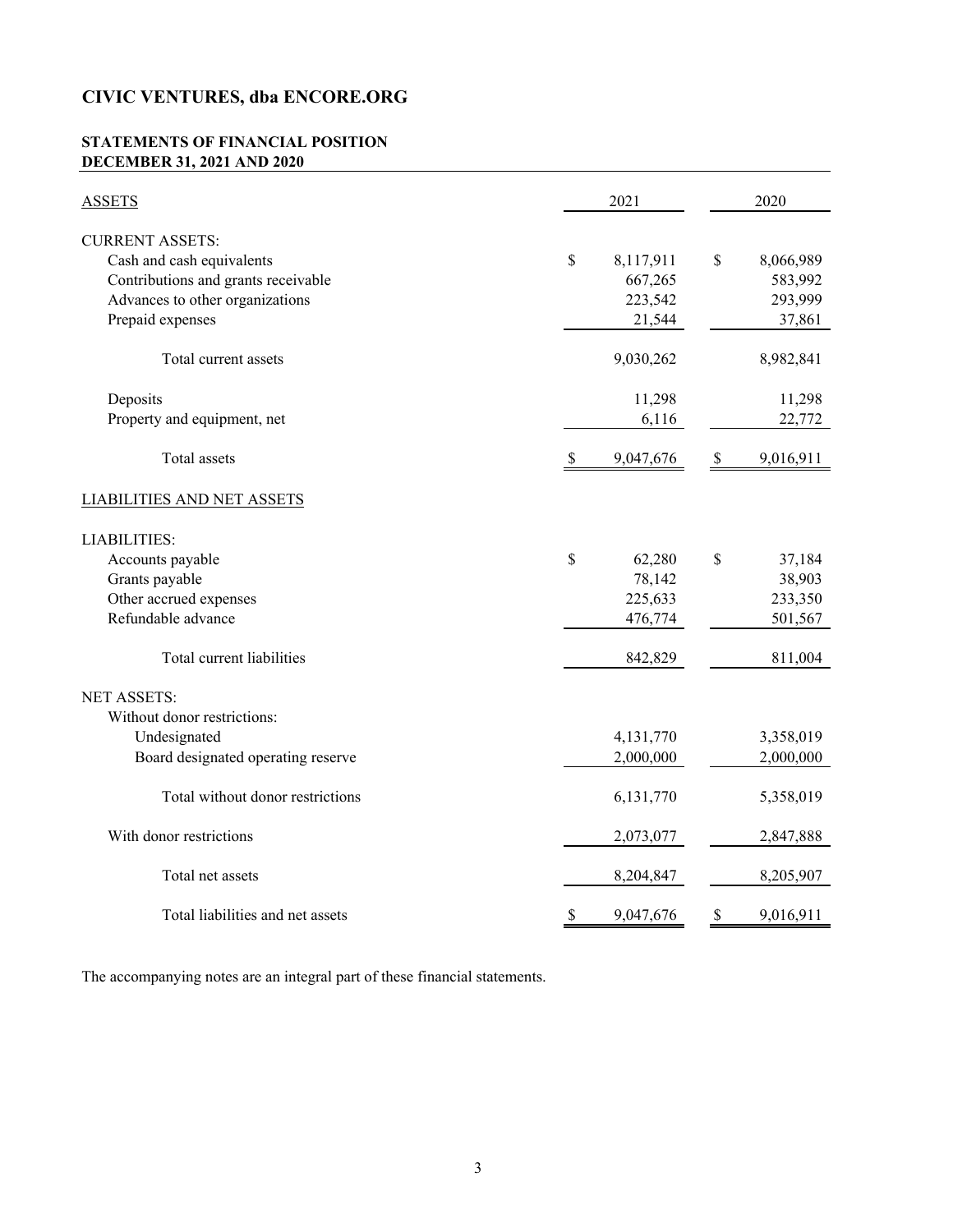### **STATEMENT OF ACTIVITIES FOR THE YEAR ENDED DECEMBER 31, 2021**

|                                                                      | <b>Without Donor</b><br>Restrictions | With Donor<br>Restrictions |      | Total                |
|----------------------------------------------------------------------|--------------------------------------|----------------------------|------|----------------------|
| REVENUE AND SUPPORT:                                                 |                                      |                            |      |                      |
| Contributions and grants:                                            |                                      |                            |      |                      |
| Corporations<br>Foundations                                          | \$<br>400,000                        | \$<br>1,337,400            | \$   | 1,737,400            |
| Government grants                                                    | 364,900                              | 1,768,000<br>501,567       |      | 2,132,900<br>501,567 |
| Individuals                                                          | 103,312                              | 47,500                     |      | 150,812              |
| Program service fees                                                 | 305,000                              |                            |      | 305,000              |
| Membership                                                           | 7,500                                |                            |      | 7,500                |
| Other income                                                         | 4,195                                |                            |      | 4,195                |
|                                                                      |                                      |                            |      |                      |
| Total revenue and support                                            | 1,184,907                            | 3,654,467                  |      | 4,839,374            |
| Net assets released from restrictions                                | 4,429,278                            | (4,429,278)                |      |                      |
| Total revenue, support, and net assets<br>released from restrictions |                                      |                            |      |                      |
|                                                                      | 5,614,185                            | (774, 811)                 |      | 4,839,374            |
| <b>EXPENSES:</b>                                                     |                                      |                            |      |                      |
| Program services:                                                    |                                      |                            |      |                      |
| Accelerate Innovation                                                | 2,575,098                            |                            |      | 2,575,098            |
| Change the Culture                                                   | 1,273,758                            |                            |      | 1,273,758            |
| Build a Community                                                    | 300,122                              |                            |      | 300,122              |
| Total program expenses                                               | 4,148,978                            |                            |      | 4,148,978            |
| Support services:                                                    |                                      |                            |      |                      |
| General and administrative                                           | 493,101                              |                            |      | 493,101              |
| Fundraising                                                          | 198,355                              |                            |      | 198,355              |
| Total support services expenses                                      | 691,456                              |                            |      | 691,456              |
| Total expenses                                                       | 4,840,434                            |                            |      | 4,840,434            |
| <b>CHANGE IN NET ASSETS</b>                                          | 773,751                              | (774, 811)                 |      | (1,060)              |
| NET ASSETS, BEGINNING OF YEAR,                                       | 5,358,019                            | 2,847,888                  |      | 8,205,907            |
| NET ASSETS, END OF YEAR                                              | \$<br>6,131,770                      | \$<br>2,073,077            | $\$$ | 8,204,847            |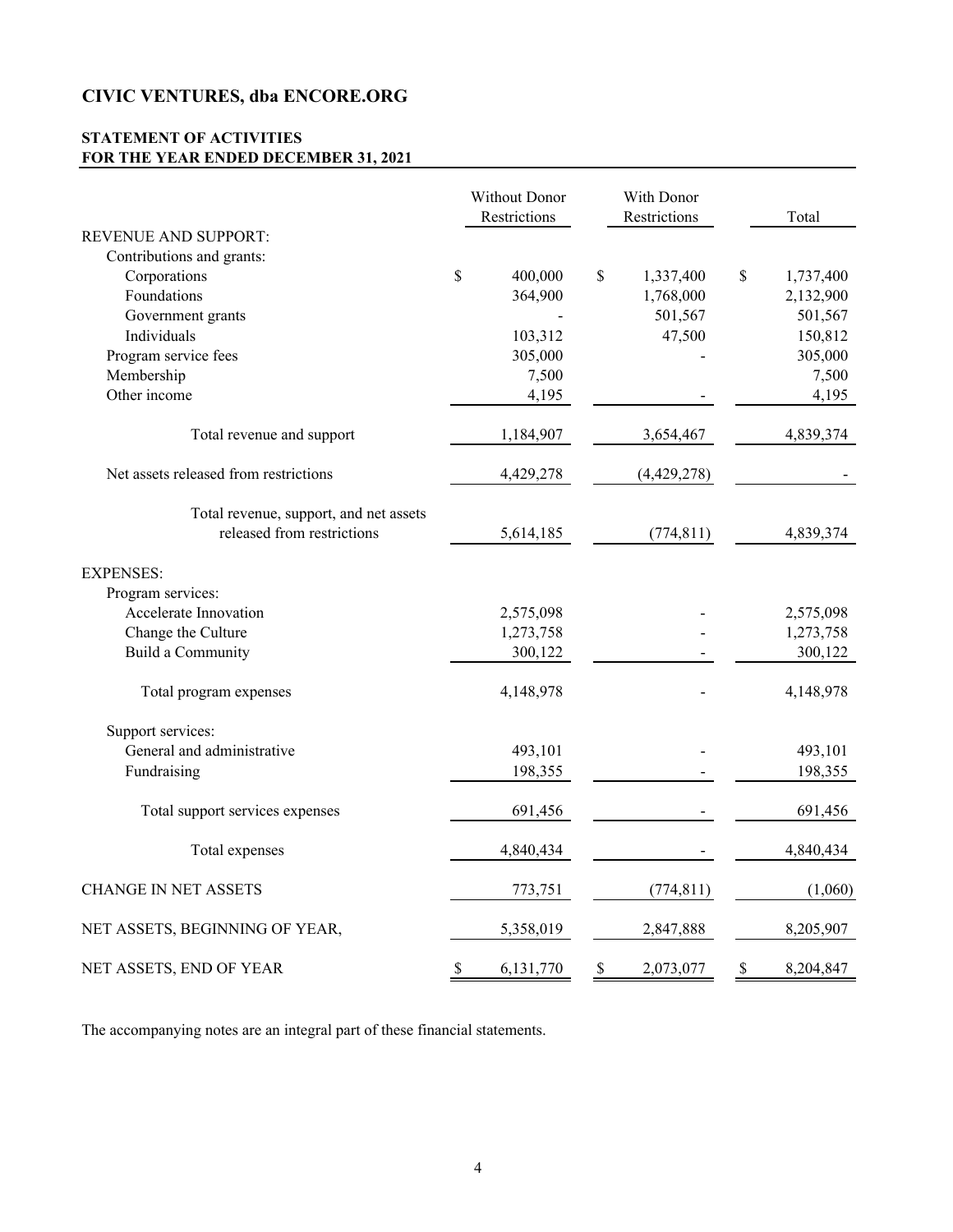### **STATEMENT OF ACTIVITIES FOR THE YEAR ENDED DECEMBER 31, 2020**

|                                        | <b>Without Donor</b><br>Restrictions | With Donor<br>Restrictions | Total           |
|----------------------------------------|--------------------------------------|----------------------------|-----------------|
| REVENUE AND SUPPORT:                   |                                      |                            |                 |
| Contributions and grants:              |                                      |                            |                 |
| Corporations                           | \$<br>100,000                        | \$<br>1,135,500            | \$<br>1,235,500 |
| Foundations                            | 156,075                              | 2,550,000                  | 2,706,075       |
| Individuals                            | 3,086,330                            | 47,500                     | 3,133,830       |
| Program service fees                   | 178,250                              |                            | 178,250         |
| Membership                             | 12,650                               |                            | 12,650          |
| Other income                           | 15,069                               |                            | 15,069          |
| Total revenue and support              | 3,548,374                            | 3,733,000                  | 7,281,374       |
| Net assets released from restrictions  | 3,840,423                            | (3,840,423)                |                 |
| Total revenue, support, and net assets |                                      |                            |                 |
| released from restrictions             | 7,388,797                            | (107, 423)                 | 7,281,374       |
| <b>EXPENSES:</b>                       |                                      |                            |                 |
| Program services:                      |                                      |                            |                 |
| Accelerate Innovation                  | 2,422,207                            |                            | 2,422,207       |
| <b>Build a Community</b>               | 446,296                              |                            | 446,296         |
| Change the Culture                     | 1,214,800                            |                            | 1,214,800       |
| Total program expenses                 | 4,083,303                            |                            | 4,083,303       |
| Support services:                      |                                      |                            |                 |
| General and administrative             | 540,317                              |                            | 540,317         |
| Fundraising                            | 233,828                              |                            | 233,828         |
| Total support services expenses        | 774,145                              |                            | 774,145         |
| Total expenses                         | 4,857,448                            |                            | 4,857,448       |
| <b>CHANGE IN NET ASSETS</b>            | 2,531,349                            | (107, 423)                 | 2,423,926       |
| NET ASSETS, BEGINNING OF YEAR,         | 2,826,670                            | 2,955,311                  | 5,781,981       |
| NET ASSETS, END OF YEAR                | \$<br>5,358,019                      | \$<br>2,847,888            | \$<br>8,205,907 |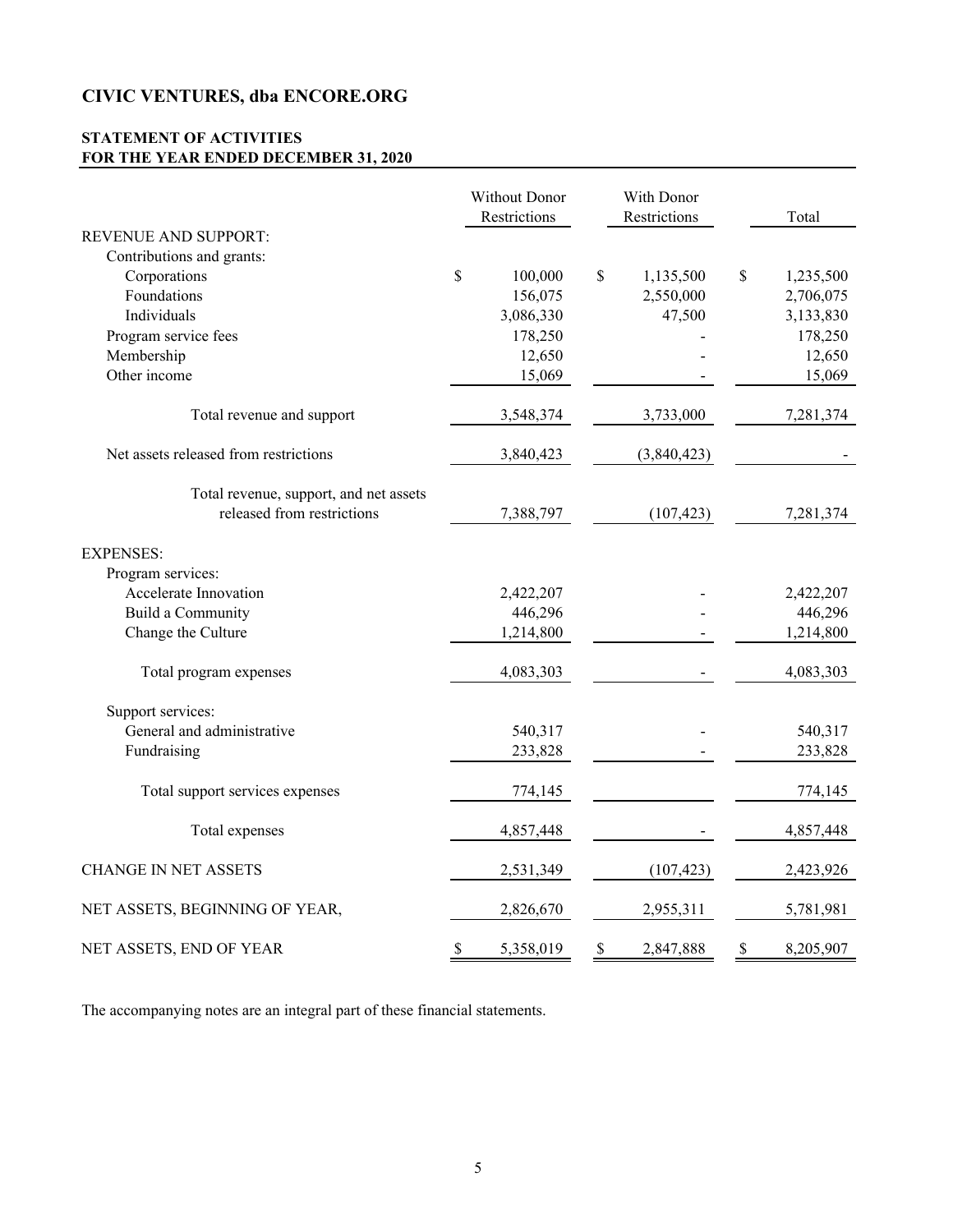#### **STATEMENT OF FUNCTIONAL EXPENSES FOR THE YEAR ENDED DECEMBER 31, 2021**

|                                  |                          | Program Services         |                       |                          |                      | <b>Support Services</b> |               |           |                               |         |             |                          |             |                          |   |           |
|----------------------------------|--------------------------|--------------------------|-----------------------|--------------------------|----------------------|-------------------------|---------------|-----------|-------------------------------|---------|-------------|--------------------------|-------------|--------------------------|---|-----------|
|                                  | Accelerate<br>Innovation |                          | Change the<br>Culture |                          | Build a<br>Community |                         | Total Program |           | General and<br>Administrative |         | Fundraising |                          | Common Cost |                          |   | Total     |
| Salaries                         | S.                       | 807,590                  | -S                    | 668,520                  | -S                   | 195,097                 | \$            | 1,671,207 | <sup>\$</sup>                 | 351,686 | -S          | 161,549                  | -S          | $\overline{\phantom{0}}$ | S | 2,184,442 |
| Grants and assistance            |                          | 1,167,235                |                       |                          |                      | 12,500                  |               | 1,179,735 |                               |         |             |                          |             |                          |   | 1,179,735 |
| Professional fees                |                          | 325,733                  |                       | 347,208                  |                      | 46,700                  |               | 719,641   |                               | 31,257  |             |                          |             |                          |   | 750,898   |
| Other employee benefits          |                          | 75,407                   |                       | 85,898                   |                      | 11,452                  |               | 172,757   |                               | 26,130  |             | 10,011                   |             | 990                      |   | 209,888   |
| Payroll taxes                    |                          | 72,635                   |                       | 53,766                   |                      | 15,035                  |               | 141,436   |                               | 30,111  |             | 12,043                   |             |                          |   | 183,590   |
| Pension plan                     |                          | 31,123                   |                       | 33,546                   |                      | 9,379                   |               | 74,048    |                               | 15,508  |             | 6,903                    |             |                          |   | 96,459    |
| Occupancy                        |                          |                          |                       |                          |                      |                         |               |           |                               |         |             |                          |             | 68,768                   |   | 68,768    |
| Printing and publications        |                          | 15,836                   |                       | 29,333                   |                      |                         |               | 45,169    |                               | 1,631   |             | 50                       |             | 12,374                   |   | 59,224    |
| Staff development                |                          | 12,150                   |                       | 4,202                    |                      | 371                     |               | 16,723    |                               | 5,290   |             | 38                       |             |                          |   | 22,051    |
| Depreciation                     |                          |                          |                       |                          |                      |                         |               |           |                               |         |             | $\overline{\phantom{a}}$ |             | 20,960                   |   | 20,960    |
| Telecommunications               |                          | 3,573                    |                       | 3,120                    |                      | 755                     |               | 7,448     |                               | 1,200   |             | 150                      |             | 11,025                   |   | 19,823    |
| Supplies                         |                          | 8,026                    |                       | 4,084                    |                      |                         |               | 12,110    |                               | 1,499   |             |                          |             | 781                      |   | 14,390    |
| Insurance                        |                          |                          |                       |                          |                      |                         |               |           |                               | 3,394   |             | $\overline{\phantom{a}}$ |             | 7,618                    |   | 11,012    |
| Advertising                      |                          | 7,263                    |                       | 1,059                    |                      |                         |               | 8,322     |                               |         |             |                          |             |                          |   | 8,322     |
| Travel                           |                          | 35                       |                       | 3,906                    |                      |                         |               | 3,941     |                               | 11      |             |                          |             |                          |   | 3,952     |
| Postage and delivery             |                          | 757                      |                       | 187                      |                      |                         |               | 944       |                               | 1,779   |             | 29                       |             | 515                      |   | 3,267     |
| Bank charges                     |                          |                          |                       |                          |                      |                         |               |           |                               |         |             |                          |             | 2,097                    |   | 2,098     |
| Conferences and meetings         |                          | 741                      |                       | 302                      |                      | 47                      |               | 1,090     |                               |         |             | 24                       |             |                          |   | 1,114     |
| Other expense                    |                          | $\overline{\phantom{a}}$ |                       | $\overline{\phantom{a}}$ |                      |                         |               |           |                               | 441     |             | $\overline{\phantom{a}}$ |             |                          |   | 441       |
| Total expenses before allocation |                          | 2,528,105                |                       | 1,235,131                |                      | 291,336                 |               | 4,054,572 |                               | 469,937 |             | 190,797                  |             | 125,128                  |   | 4,840,434 |
| Common cost allocation           |                          | 46,993                   |                       | 38,627                   |                      | 8,786                   |               | 94,406    |                               | 23,164  |             | 7,558                    |             | (125, 128)               |   |           |
| Total                            | S                        | 2,575,098                | -S                    | 1,273,758                | S                    | 300,122                 | <b>S</b>      | 4,148,978 | S                             | 493,101 | S           | 198,355                  | -S          |                          | S | 4,840,434 |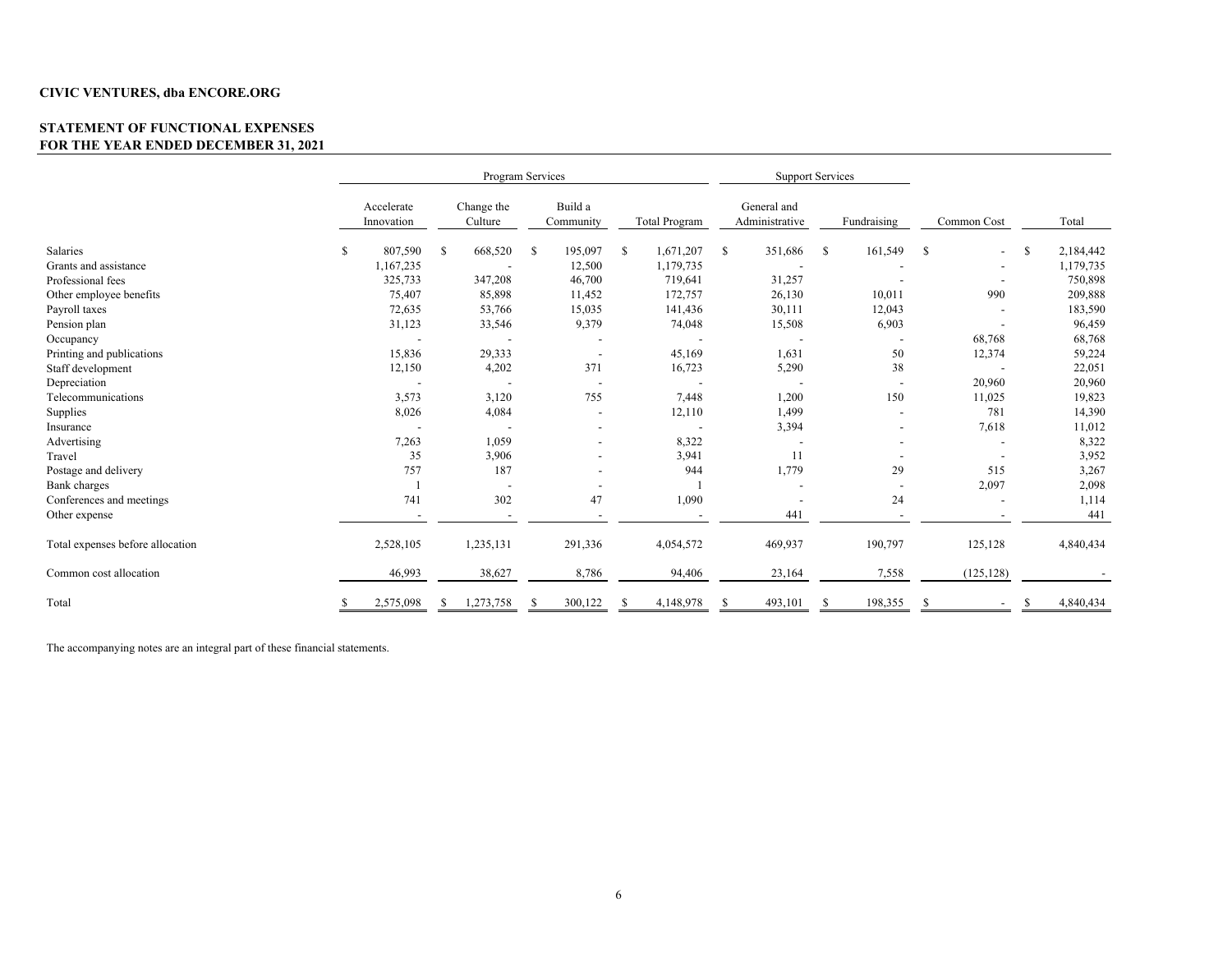#### **STATEMENT OF FUNCTIONAL EXPENSES FOR THE YEAR ENDED DECEMBER 31, 2020**

|                                  |                          |           |                       | Program Services |                      |         |               | <b>Support Services</b> |                               |         |             |                          |             |                          |    |           |
|----------------------------------|--------------------------|-----------|-----------------------|------------------|----------------------|---------|---------------|-------------------------|-------------------------------|---------|-------------|--------------------------|-------------|--------------------------|----|-----------|
|                                  | Accelerate<br>Innovation |           | Change the<br>Culture |                  | Build a<br>Community |         | Total Program |                         | General and<br>Administrative |         | Fundraising |                          | Common Cost |                          |    | Total     |
| Salaries                         | S.                       | 846,463   | -S                    | 733,734          | -S                   | 291,455 | S.            | 1,871,652               | -S                            | 372,452 | -S          | 180,655                  | -S          | $\overline{\phantom{a}}$ | -S | 2,424,759 |
| Grants and assistance            |                          | 1,221,616 |                       |                  |                      | 40,000  |               | 1,261,616               |                               |         |             |                          |             |                          |    | 1,261,616 |
| Professional fees                |                          | 101,483   |                       | 193,458          |                      | 25,693  |               | 320,634                 |                               | 41,070  |             |                          |             |                          |    | 361,704   |
| Other employee benefits          |                          | 70,429    |                       | 91,353           |                      | 32,250  |               | 194,032                 |                               | 30,135  |             | 19,799                   |             | 311                      |    | 244,277   |
| Payroll taxes                    |                          | 72,774    |                       | 55,473           |                      | 25,394  |               | 153,641                 |                               | 33,538  |             | 14,343                   |             |                          |    | 201,522   |
| Pension plan                     |                          | 35,262    |                       | 35,277           |                      | 12,082  |               | 82,621                  |                               | 17,716  |             | 7,833                    |             |                          |    | 108,170   |
| Occupancy                        |                          |           |                       |                  |                      |         |               |                         |                               |         |             |                          |             | 78,437                   |    | 78,437    |
| Printing and publications        |                          | 12,296    |                       | 28,902           |                      | 343     |               | 41,541                  |                               | 1,915   |             | 120                      |             | 11,787                   |    | 55,363    |
| Travel                           |                          | 7,817     |                       | 8,678            |                      | 2,928   |               | 19,423                  |                               | 1,916   |             | 2,377                    |             |                          |    | 23,716    |
| Staff development                |                          | 2,501     |                       | 10,898           |                      | 289     |               | 13,688                  |                               | 6,296   |             | 1,379                    |             | 22                       |    | 21,385    |
| Depreciation                     |                          |           |                       |                  |                      |         |               |                         |                               |         |             |                          |             | 21,349                   |    | 21,349    |
| Telecommunications               |                          | 2,845     |                       | 2,260            |                      | 560     |               | 5,665                   |                               | 660     |             | 625                      |             | 8,369                    |    | 15,319    |
| Supplies                         |                          | 2,691     |                       | 5,808            |                      |         |               | 8,499                   |                               | 782     |             | 415                      |             | 1,682                    |    | 11,378    |
| Insurance                        |                          |           |                       |                  |                      |         |               |                         |                               | 3,394   |             |                          |             | 7,655                    |    | 11,049    |
| Conferences and meetings         |                          | 427       |                       | 2,118            |                      |         |               | 2,545                   |                               | 7,089   |             | $\overline{\phantom{a}}$ |             |                          |    | 9,634     |
| Advertising                      |                          | 1,347     |                       | 2,924            |                      |         |               | 4,271                   |                               |         |             |                          |             |                          |    | 4,271     |
| Bank charges                     |                          |           |                       |                  |                      |         |               |                         |                               |         |             |                          |             | 2,091                    |    | 2,091     |
| Postage and delivery             |                          | 475       |                       | 384              |                      |         |               | 859                     |                               | 4       |             | 71                       |             | 439                      |    | 1,373     |
| Other expense                    |                          |           |                       |                  |                      |         |               |                         |                               | 35      |             |                          |             |                          |    | 35        |
| Total expenses before allocation |                          | 2,378,426 |                       | 1,171,267        |                      | 430,994 |               | 3,980,687               |                               | 517,002 |             | 227,617                  |             | 132,142                  |    | 4,857,448 |
| Common cost allocation           |                          | 43,781    |                       | 43,533           |                      | 15,302  |               | 102,616                 |                               | 23,315  |             | 6,211                    |             | (132, 142)               |    |           |
| Total                            |                          | 2,422,207 |                       | 1,214,800        | -S                   | 446,296 | S             | 4,083,303               | S                             | 540,317 | \$          | 233,828                  | S           |                          | \$ | 4,857,448 |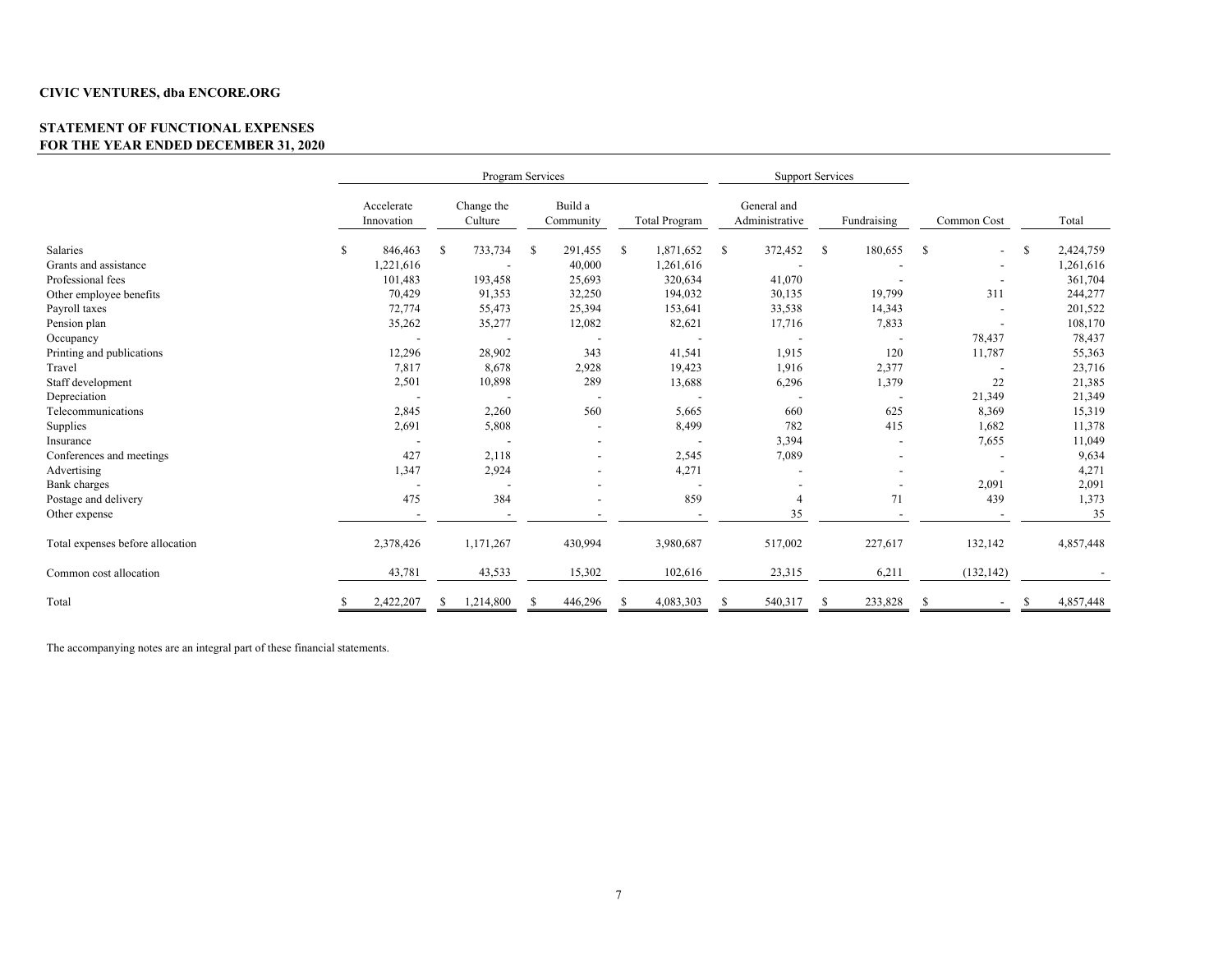### **STATEMENTS OF CASH FLOWS FOR THE YEARS ENDED DECEMBER 31, 2021 AND 2020**

|                                                                           | 2021            | 2020            |
|---------------------------------------------------------------------------|-----------------|-----------------|
| <b>CASH FLOWS FROM OPERATING ACTIVITIES:</b>                              |                 |                 |
| Change in net assets                                                      | \$<br>(1,060)   | \$<br>2,423,926 |
| Adjustments to reconcile change in net assets to cash flows               |                 |                 |
| from operating activities:                                                |                 |                 |
| Depreciation and amortization                                             | 20,960          | 21,349          |
| Amortization of discount on long term contributions and grants receivable |                 | 1,974           |
| Changes in assets and liabilities that provided (used) cash:              |                 |                 |
| Contributions and grants receivable                                       | (83, 273)       | (257,020)       |
| Advances to other organizations                                           | 70,457          | 14,673          |
| Prepaid expenses                                                          | 16,317          | (21,691)        |
| Accounts payable                                                          | 25,096          | (15, 429)       |
| Grants payable                                                            | 39,239          | 213,549         |
| Refundable advance                                                        | (24,793)        | 501,567         |
| Other accrued expenses                                                    | (7, 717)        | 13,041          |
| Net cash provided by operating activities                                 | 55,226          | 2,895,939       |
| CASH FLOWS FROM INVESTING ACTIVITIES:                                     |                 |                 |
| Return of long term lease deposits                                        |                 | 1,500           |
| Purchases of property and equipment                                       | (4,304)         | (3, 566)        |
| Net cash used in investing activities                                     | (4,304)         | (2,066)         |
| NET CHANGE IN CASH AND CASH EQUIVALENTS                                   | 50,922          | 2,893,873       |
| CASH AND CASH EQUIVALENTS AT BEGINNING OF YEAR                            | 8,066,989       | 5,173,116       |
| CASH AND CASH EQUIVALENTS AT END OF YEAR                                  | \$<br>8,117,911 | \$<br>8,066,989 |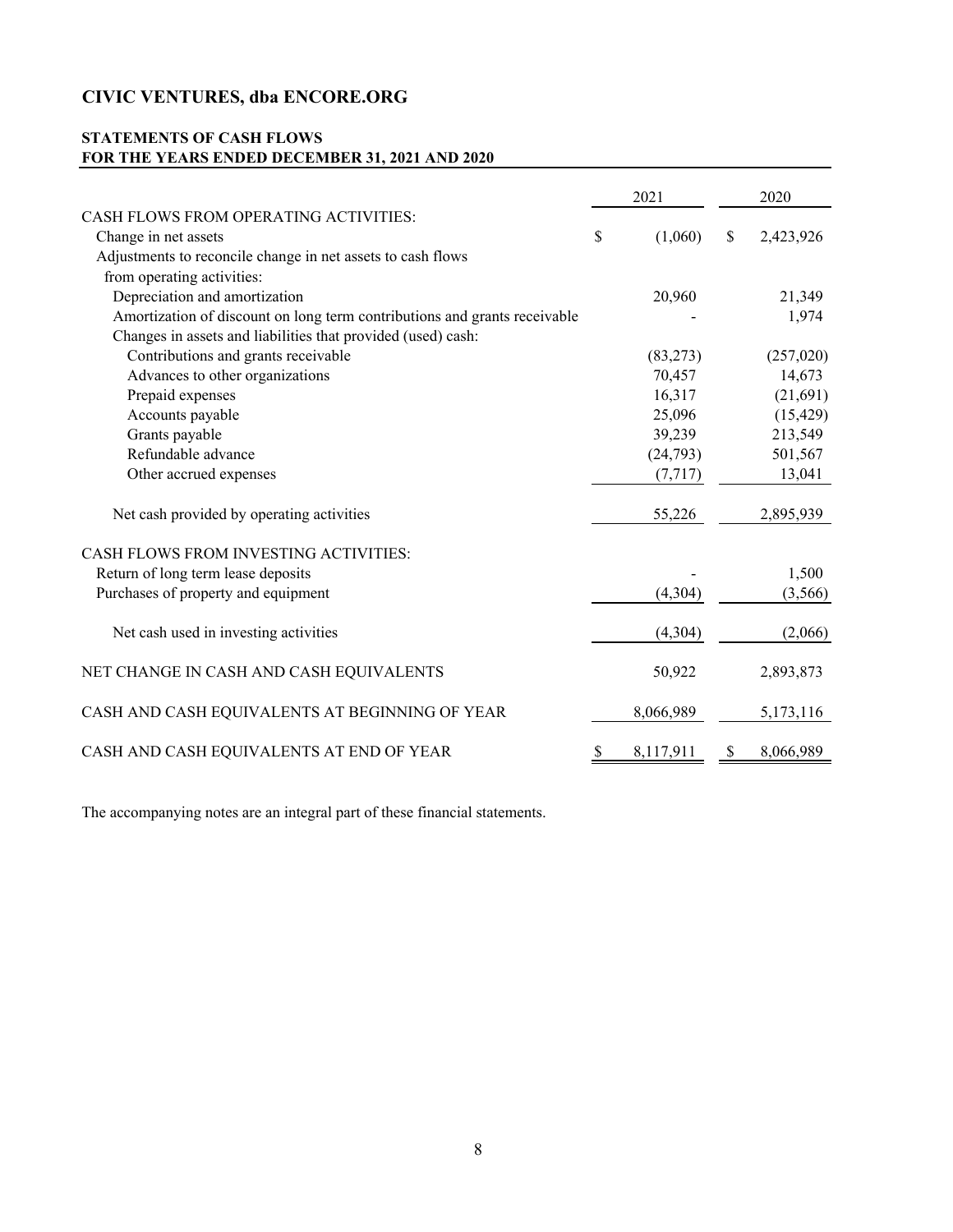## **NOTES TO FINANCIAL STATEMENTS DECEMBER 31, 2021 AND 2020**

## **1. ORGANIZATION**

Civic Ventures, dba Encore.org (the "Organization") was organized in 1997 as a California nonprofit public benefit corporation dedicated to bridging divides, connecting across generations and creating a better future together. The Organization was founded on the belief that the aging of America isn't so much a problem to be solved as it is an opportunity to be seized. For twenty years, the Organization has worked to change cultural expectations for the years beyond fifty and spark a movement around second acts for the greater good.

The Organization's program portfolio includes:

- **Change the Culture** Through new ideas and diverse voices on the power of connection across generations.
- **Accelerate Innovation** Through fellowships and intergenerational service that brings generations together to solve social problems, increase social sector, and create new multigenerational models.
- **Build a Community** Of leaders, organizations and networks working to make intergenerational connection and collaboration the norm.

## **2. SUMMARY OF SIGNIFICANT ACCOUNTING POLICIES**

**Basis of Accounting** - The financial statements of the Organization are prepared on the accrual basis of accounting and in conformity with accounting principles generally accepted in the United States of America specific to nonprofit organizations.

**Classification of Net Assets** - The Organization reports information regarding its financial position and activities according to two classes of net assets, as applicable: net asset without donor restrictions and net assets with donor restrictions.

- Net Assets Without Donor Restrictions Net assets available for use in general operations and not subject to donor (or certain grantor) restrictions.
- Net Assets With Donor Restrictions Net assets subject to donor imposed restrictions.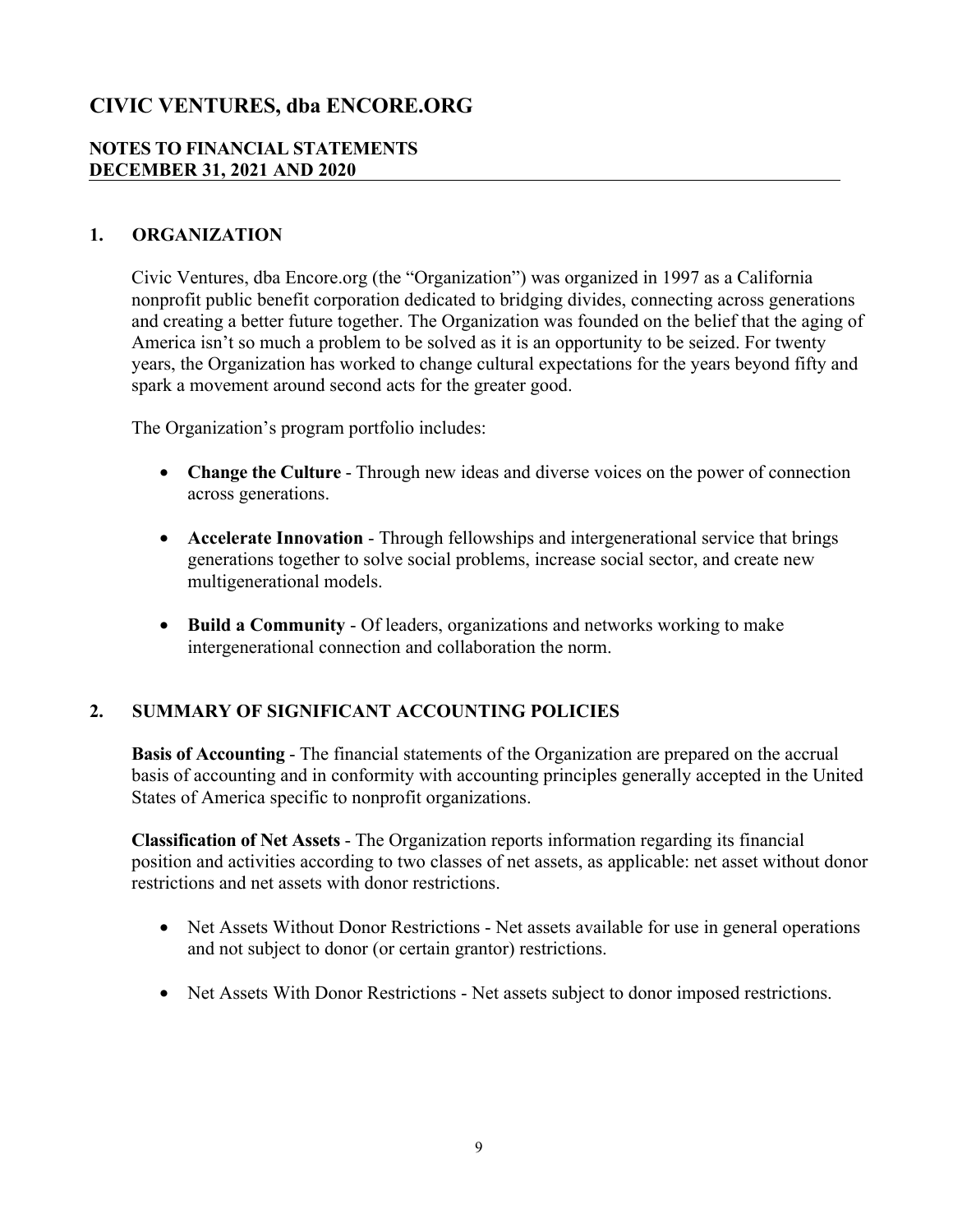**Use of Estimates** - The preparation of financial statements in conformity with accounting principles generally accepted in the United States of America requires management to make estimates and assumptions that affect the reported amount of assets and liabilities and disclosures of contingent assets and liabilities at the date of the financial statements and the reported amounts of revenue and expenses during the reporting period. Accordingly, actual results could differ from those estimates.

**Cash and Cash Equivalents** - Cash and cash equivalents are all highly liquid investments with an original maturity of three months or less.

**Contributions and Grants Receivable** - Unconditional contributions and grants receivable are reported at fair value and are recognized in the period promised. Delinquent contributions and grants receivable do not accrue interest. The Organization continually monitors the credit worthiness of each account and recognizes allowances for estimated bad debts on accounts that are no longer estimated to be collectible. The Organization regularly adjusts any allowance for subsequent collections and final determination that a receivable is no longer collectible. Bad debt recoveries are included in income as realized. The Organization had no allowance for bad debts at December 31, 2021 and 2020, respectively.

**Property and Equipment** - The Organization capitalizes property and equipment over \$1,000. Purchased property and equipment is capitalized at cost. Donations of property and equipment are recorded as contributions at their estimated fair value. Such donations, if restricted to a specific purpose by the donor, are reported as unrestricted contributions if the restrictions expire and the donated or acquired assets are placed in service in the fiscal period in which the contributions are recognized. All other assets donated with explicit restrictions regarding their use and contributions of cash that must be used to acquire property and equipment are reported as restricted contributions. Absent donor stipulations regarding how long those donated assets must be maintained, the Organization reports expirations of donor restrictions on restricted contributions when the donated or acquired assets are placed in service. The Organization reclassifies net assets with restrictions to net assets without restrictions at that time. Property and equipment are depreciated using the straight-line method over estimated useful lives ranging from three to five years.

**Revenue Recognition** - Contributions and grants are recognized as revenue in the period unconditionally promised or received. The Organization reports contributions in the net assets with donor restrictions class if they are received with donor stipulations as to their use, or if the contribution contains an implied time restriction. They are initially reported in the net assets with donor restrictions class, even if it is anticipated such restrictions will be met in the current reporting period. If contributions are received without donor stipulations or an implied time restriction, they are considered unrestricted funds and are included as part of the Organization's net assets without donor restrictions. Contributions that require the satisfaction of conditions are recognized upon satisfaction of the conditions. Conditional contributions pledged but unrecognized by the Organization totaled \$1,800,000 at December 31, 2021.

Revenue from program service fees are non-reciprocal, and are recognized upon the completion of any conditions.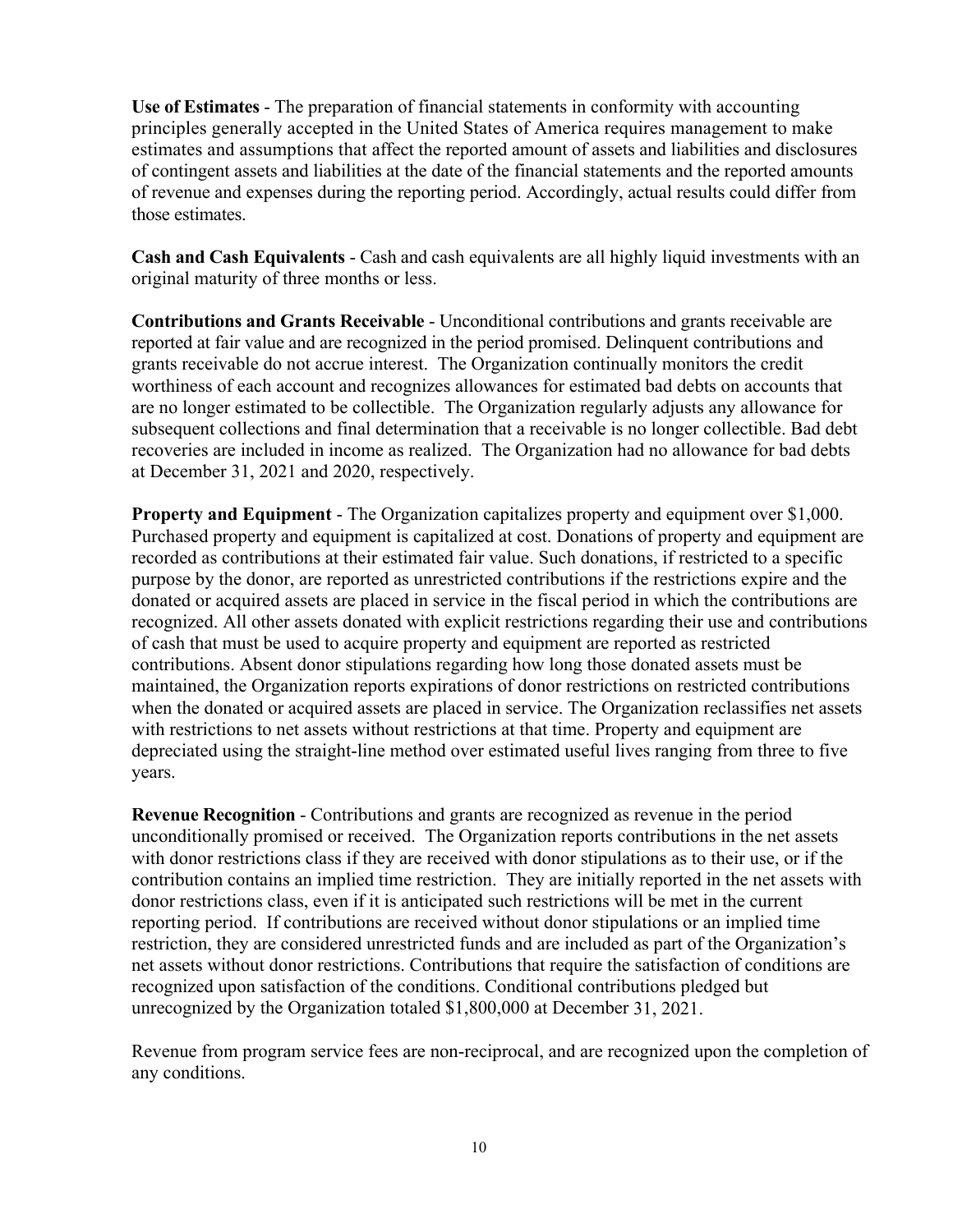**Grants and assistance** - The Organization awards subgrants and pass-through awards to others as part of the Encore Fellowship Network. Grants are expensed after the unconditional promise to give is approved, and the grantee has been notified and has accepted the award. Conditional grants are recognized as grant expense in the period in which the recipient meets the terms of the condition. Grants paid prior to recipients meeting conditions are recognized on the statements of financial position as advances to other organizations. As of December 30, 2021, conditional grants payable totaled \$417,504. Conditional grants payable are not recorded in the accompanying financial statements until the conditions are met.

**Income Taxes** - Under provision of Section 501(c)(3) of the Internal Revenue Code and Section 23701d of the California Revenue and Taxation Code, the Organization is exempt from income taxes, except for net income from unrelated business income. There were no unrelated business activities in 2021 or 2020.

The Organization has evaluated its tax positions for all open tax years. In management's judgment there are no uncertain tax positions as of December 31, 2021 and 2020.

**Advertising** *-* The Organization expenses advertising costs as incurred.

**Functional Expense Classification** *-* The Organization charges and allocates its expenses on a functional basis among its program and support services. Expenses that can be identified with the program or support service are assigned directly. Payroll is allocated based on estimates of employee time spent on each function. Expenses common to several functions are allocated based on the related employee time ratio.

**Credit Risk** *-* Financial instruments which potentially subject the Organization to credit risk consist principally of cash and cash equivalents and contributions and grants receivable. The Organization places its cash and cash equivalent balances with high credit quality financial institutions. Cash balances at December 31, 2021 exceeded federal depository insurance limits by \$7,645,000. The Organization does not require collateral for its receivables, and has not experienced any losses in such amounts during the years ended December 31, 2021 and 2020. Management believes that the Organization is not exposed to any significant credit risk with respect to its cash and receivable balances.

**Reclassifications** - Certain 2020 financial statement balances have been reclassified to conform to the 2021 financial statement presentation.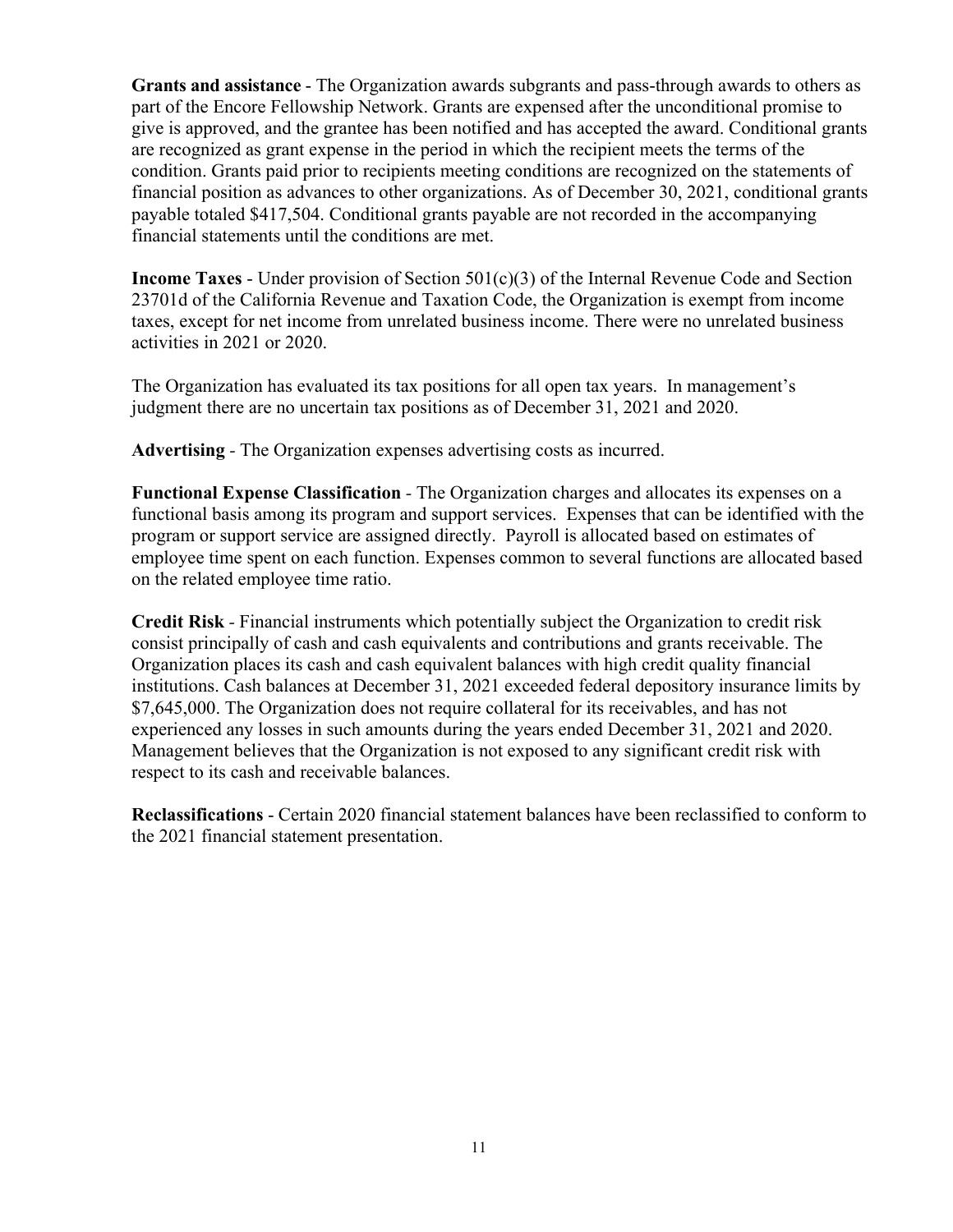## **3. PROPERTY AND EQUIPMENT**

Property and equipment consisted of the following at December 31, 2021 and 2020:

|                                | 2021          | 2020          |
|--------------------------------|---------------|---------------|
| Technology                     | \$<br>160,000 | \$<br>156,978 |
| Furniture and equipment        | 36,901        | 36,901        |
| Property and equipment at cost | 196,901       | 193,879       |
| Less: Accumulated depreciation | (190, 785)    | (171, 107)    |
| Net property and equipment     |               |               |
|                                | 6,116         | 22,772        |

Depreciation expense was \$20,960 and \$21,349 for the years ended December 31, 2021 and 2020.

## **4. NET ASSETS WITH DONOR RESTRICTIONS**

Net assets with donor restrictions consisted of the following at December 31, 2021 and 2020:

|                                          | 2021      | 2020      |
|------------------------------------------|-----------|-----------|
| <b>Encore Intergenerational Activity</b> | 1,125,681 | 2,003,381 |
| Encore Fellowship Network                | 947,396   | 844,507   |
| Total net assets with donor restrictions | 2,073,077 | 2,847,888 |

## **5. REFUNDABLE ADVANCE**

In April 2020 and March 2021, the Organization obtained forgivable loans under the U.S. Small Business Administration's ("SBA") Paycheck Protection Program ("PPP"). The loan proceeds of \$501,567 and \$470,774 were presented as refundable advances on the statements of financial position in accordance with FASB's Accounting Standards Codification Topic 958-605 *Not-For-Profit Entities - Revenue Recognition* until conditions were met. The loans were forgivable as long as the borrower used the loan proceeds for eligible purposes, including payroll, benefits, rent and utilities, maintained its payroll levels, and obtained formal forgiveness from the SBA. Funds not used for allowable expenses were repayable, and would have accrued interest at 1% annually.

During 2021, the first loan of \$501,567 was forgiven and recognized as a government grant in the statements of activities. The remaining balance of \$470,774 was forgiven subsequent to year end in the year ending December 31, 2022.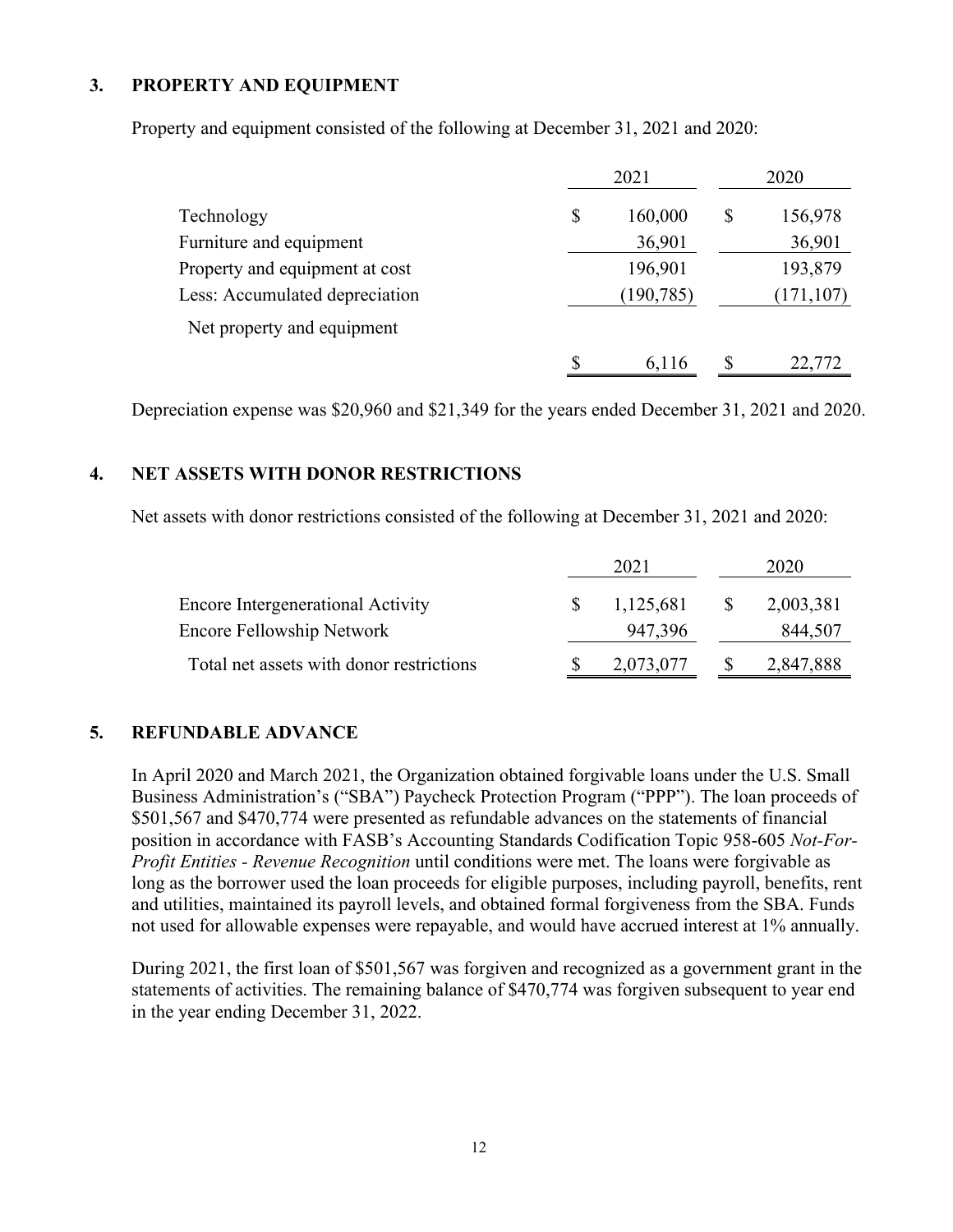## **6. LIQUIDITY AND AVAILABILITY**

Financial assets available for general expenditures within one year at December 31, 2021 consisted of the following:

| Cash and cash equivalents                                                                       | -SS- | 8,117,911 |
|-------------------------------------------------------------------------------------------------|------|-----------|
| Contributions and grants receivable, net                                                        |      | 667,265   |
| Total financial assets available to meet cash<br>needs for general expenditures within one year |      | 8,785,176 |
|                                                                                                 |      |           |

The Organization receives significant contributions and promises to give restricted by donors, and considers contributions restricted for programs which are ongoing, major, and central to its annual operations to be available to meet cash needs for general expenditures. The Organization has a goal to maintain financial assets, which consists of cash (checking and money market accounts) on hand in the form of a reserve in the amount of \$2 million dollars, which should cover approximately six months of normal operating expenses, which average \$325,000 a month. Any request to access the operating reserve must be reviewed and approved by the Finance Committee and the Board of Directors.

## **7. RETIREMENT PLAN**

The Organization has a defined contribution plan (the "Plan") covering all employees who meet minimum requirements. The Plan conforms to the provisions set by the Internal Revenue Service Code Section 403(b). The Organization may make discretionary contributions based on eligible employees' annual compensation, which are fully vested upon contribution. The Organization contributed \$96,459 and \$108,170 to the Plan during the years ended December 31, 2021 and 2020.

## **8. OPERATING LEASES**

The Organization leased office space under a non-cancelable lease agreement in San Francisco during 2020 and 2021, respectively. The lease converted to month to month through December 31, 2021. A new non-cancelable lease was entered into during December 2021 to be effective on January 1, 2022. The aggregate remaining minimum rental payments required under the terms of the non-cancelable operating lease as of December 31, 2021 are as follows:

| Year Ending December 31, |    |         |
|--------------------------|----|---------|
| 2022                     | \$ | 60,660  |
| 2023                     |    | 68,159  |
| 2024                     |    | 70,209  |
| 2025                     |    | 72,323  |
| 2026                     |    | 74,486  |
| Total                    | S  | 345,837 |

Rent expense totaled \$68,768 and \$78,437 for the years ended December 31, 2021 and 2020.